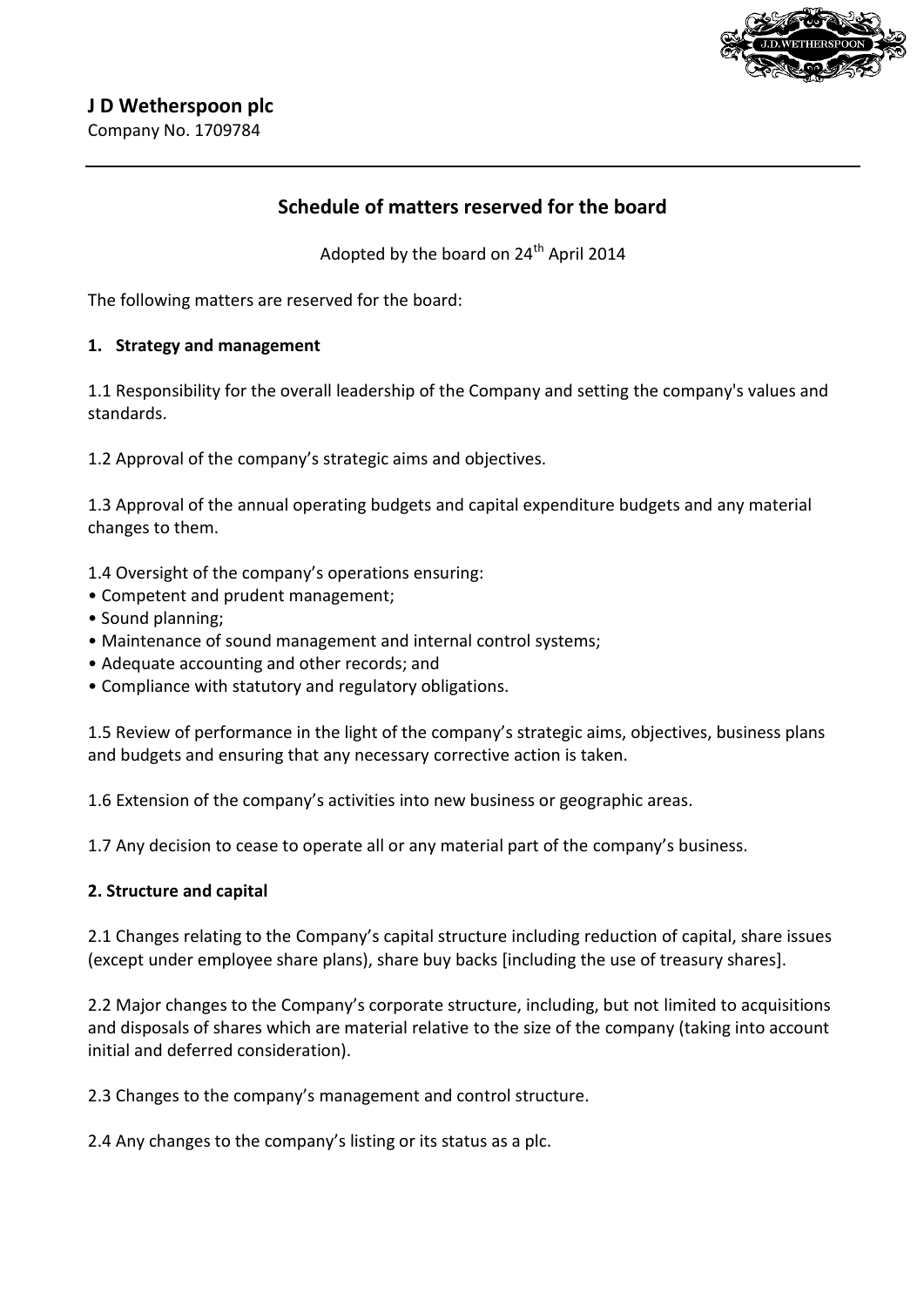# **3. Financial reporting and controls**

3.1 Approval of the half-yearly report, interim management statements and any preliminary announcement of the final results.

3.2 Approval of the annual report and accounts, [including the corporate governance statement and directors' remuneration report].

3.3 Approval of the dividend policy.

3.4 Declaration of the interim dividend and recommendation of the final dividend.

3.5 Approval of any significant changes in accounting policies or practices.

3.6 Approval of treasury policies [including foreign currency exposure and the use of financial derivatives].

3.7 Approval of material unbudgeted capital or operating expenditures (outside pre-determined tolerances).

### **4. Internal controls**

4.1 Ensuring maintenance of a sound system of internal control and risk management including:

- Approving the company's risk appetite statements;
- Receiving reports on, and reviewing the effectiveness of, the Company's risk and control processes to support its strategy and objectives;
- Approving procedures for the detection of fraud and the prevention of bribery;
- Undertaking an annual assessment of these processes; and
- Approving an appropriate statement for inclusion in the annual report.

### **5. Contracts**

5.1 Approval of major capital projects [and oversight over execution and delivery].

5.2 Contracts which are material strategically or by reason of size, entered into by the company [or, in the case of a subsidiary, recommendations for approval] in the ordinary course of business, for example bank borrowings [above £25 million] and acquisitions or disposals of fixed assets (including intangible assets such as intellectual property) [above £25 million].

5.3 Contracts of the company [or any subsidiary] not in the ordinary course of business, for example loans and repayments [above £25 million]; foreign currency transactions [above £50 million]; major acquisitions or disposals [above £25 million].

5.4 Major investments [including the acquisition or disposal of interests of more than (3) per cent in the voting shares of any company or £25m].

### **6. DELEGATED AUTHORITY OF THE CHAIRMAN**

Tim Martin will have delegated authority from the Company to commit to exchange of contracts within the following control parameters: -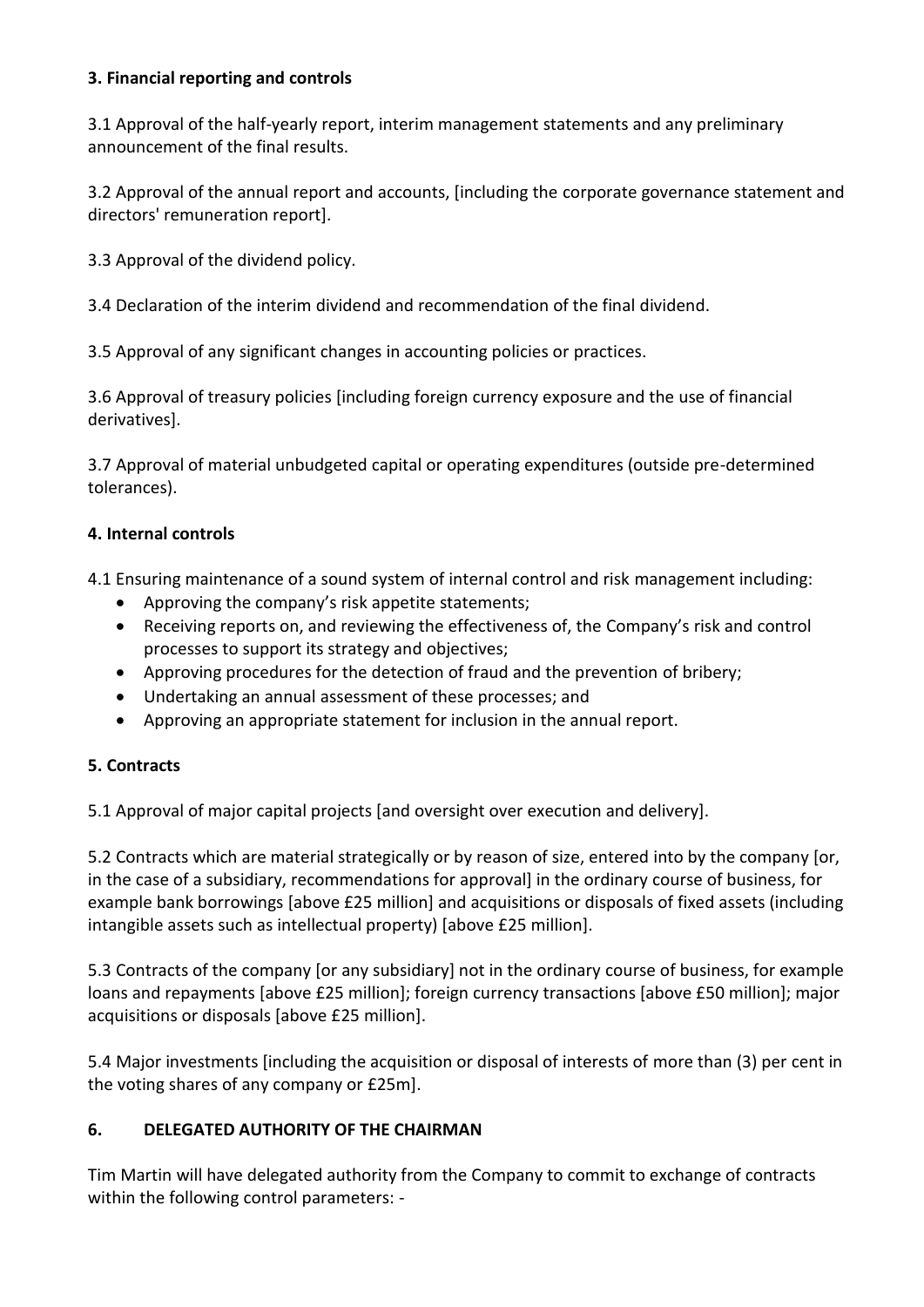6.1 The fully developed cost of any individual freehold will not exceed £3m.

6.2 The fully developed cost of an individual leasehold will not exceed £2m.

6.3 Freehold unconditional premises can be acquired on sites up to a cumulative cost of £8m (undeveloped) with no individual site to exceed £1.5m

6.4 No individual lease commitment will exceed £300,000 pa.

6.5 The maximum number of non-trading sites for which contracts can be exchanged will be 100 [in total]/[at any one time].

NB Above the delegated authority levels highlighted above approval will be required at the weekly design meeting which regular attendees include the Chairman, Chief Executive and Finance Director and should be treated as approval by the board.

# **7. Communication**

7.1 Ensuring a satisfactory dialogue with shareholders based on the mutual understanding of objectives.

7.2 Approval of resolutions and corresponding documentation to be put forward to shareholders at a general meeting.

7.3 Approval of all circulars, prospectuses and listing particulars [approval of routine documents such as periodic circulars about scrip dividend procedures or exercise of conversion rights could be delegated to a committee].

# **8**. **Board membership and other appointments**

8.1 Changes to the structure, size and composition of the board, following recommendations from the nomination committee.

8.2 Ensuring adequate succession planning for the board and senior management so as to maintain an appropriate balance of skills and experience within the company and on the board.

8.3 Appointments to the board, following recommendations by the nomination committee.

8.4 Selection of the chairman of the board and the chief executive.

8.5 Appointment of the senior independent director to provide a sounding board for the chairman and to serve as intermediary for the other directors when necessary.

8.6 Membership and chairmanship of board committees following recommendations from the nomination committee.

8.7 Continuation in office of directors at the end of their term of office, when they are due to be reelected by shareholders at the AGM and otherwise as appropriate.

8.8 Continuation in office of any director at any time, including the suspension or termination of service of an executive director as an employee of the company, subject to the law and their service contract.

8.9 Appointment or removal of the company secretary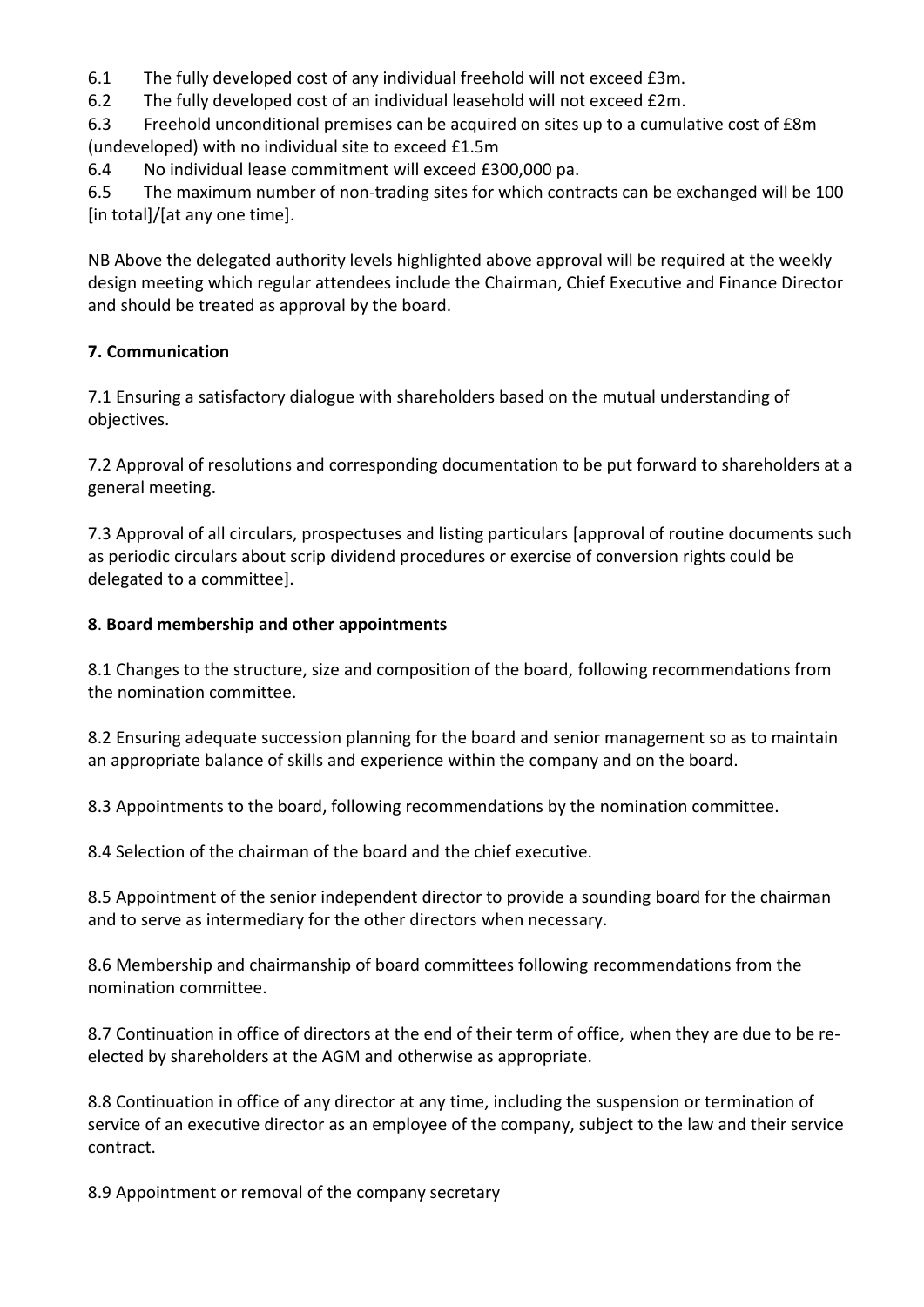8.10 Appointment, reappointment or removal of the external auditor to be put to shareholders for approval in general meeting, following the recommendation of the audit committee.

8.11 Appointments to boards of subsidiaries.

# **9**. **Remuneration**

9.1 Determining the remuneration policy for the directors, company secretary and other senior executives.

9.2 Determining the remuneration of the non-executive directors, subject to the articles of association and shareholder approval as appropriate.

9.3 The introduction of new share incentive plans or major changes to existing plans, to be put to shareholders for approval.

# **10. Delegation of authority**

10.1 The division of responsibilities between the chairman and the chief executive, which should be clearly established, set out in writing and agreed by the board.

10.2 Approval of the delegated levels of authority, including the Chief Executive's authority limits (which must be in writing).

10.3 Establishing board committees and approving their terms of reference, and approving material changes thereto.

10.4 Receiving reports from board committees on their activities.

### **11. Corporate governance matters**

11.1 Undertaking an annual review of its own performance, that of its committees and individual directors, and the division of responsibilities.

11.2 Determining the independence of non-executive directors in light of their character, judgment and relationships.

11.3 Considering the balance of interests between shareholders, employees, customers and the community.

11.4 Review of the Company's overall corporate governance arrangements.

11.5 Receiving reports on the views of the company's shareholders to ensure that they are communicated to the board as a whole.

11.6 Authorising conflicts of interest where permitted by the Company's articles of association.

### **12. Policies**

12.1 Approval of policies, including: